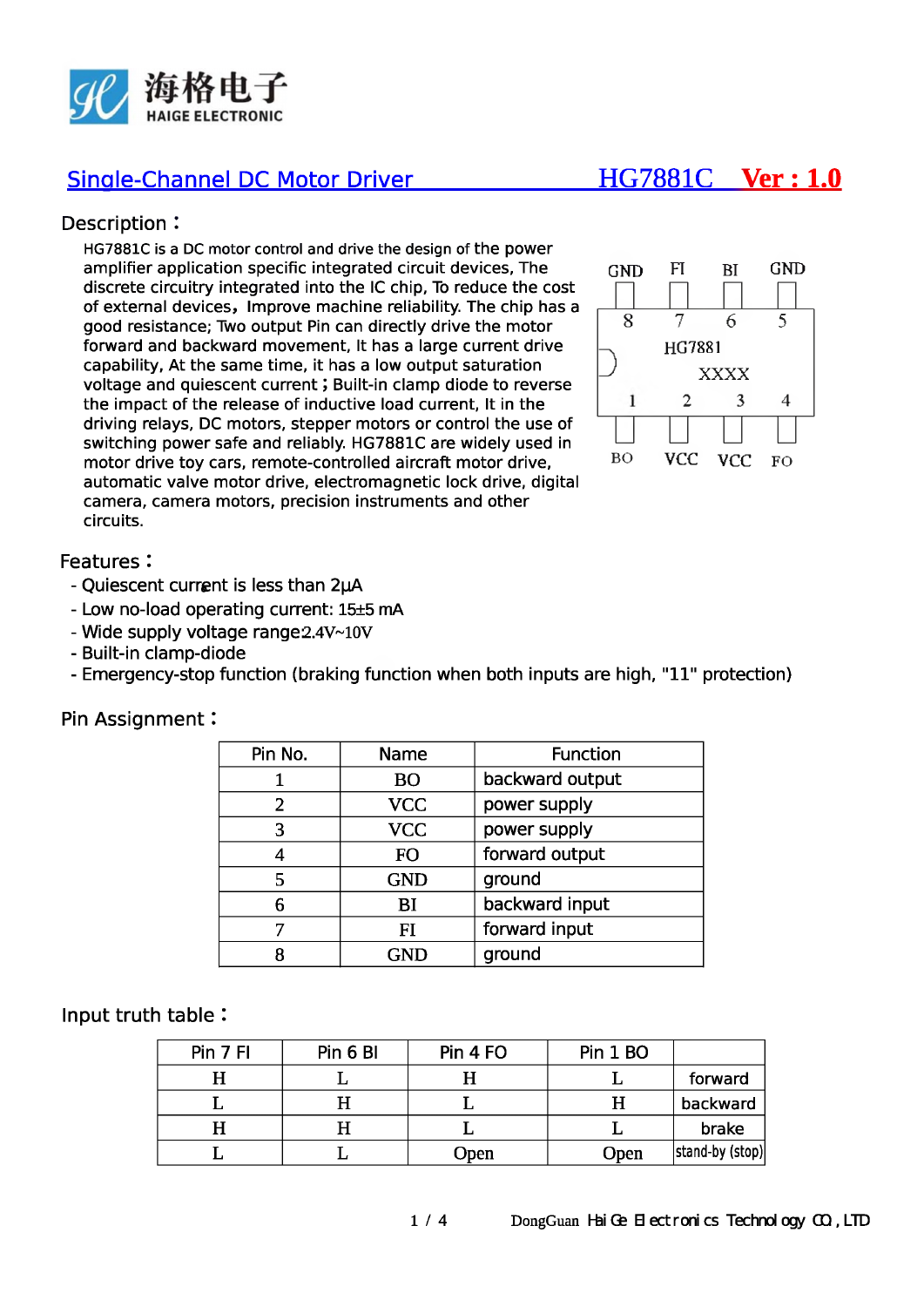

# Single-Channel DC Motor Driver **HG7881C V er: 1.0**

## **Absolute Maximum Ratings**

| Parameter             | Symbol                    | Rating          | Unit   |  |
|-----------------------|---------------------------|-----------------|--------|--|
| power dissipation     | $\mathbf{P}_{\mathbf{D}}$ |                 | W      |  |
| max. supply voltage   | Vcc                       | 15              |        |  |
| peak output current   | Iout                      | 1.5             |        |  |
| operating temperature | Top                       | $-25 \sim +85$  | $\sim$ |  |
| storage temperature   | Istg                      | $-55 \sim +125$ |        |  |

**Electrical characteristics (Vcc=9v, Ta=25<t unless specified otherwise )**

| Parameter                   | Symbol            | Condition                     | Min. | Typ.           | Max.           | Unit                      |
|-----------------------------|-------------------|-------------------------------|------|----------------|----------------|---------------------------|
| operating voltage           | $\rm V_{OPR}$     |                               | 2.4  |                | 10             | $\mathbf V$               |
| quiescent current           | Is                | $V_i = 0$                     |      |                | $\overline{2}$ | $\mu$ A                   |
| no-load operating curr.     | Icc               | $Vcc = 6V V_i = 2V$ (no load) | 10   | 15             | 20             | mA                        |
| high output voltage         | $VH_{\text{OUT}}$ | $Vcc = 6V$ Io = 800mA         | 4.5  | 4.8            | 5.2            | $\mathbf{V}$              |
| low output voltage          | $VL_{OUT}$        |                               | 0.3  | 0.5            | 0.9            | $\boldsymbol{\mathrm{V}}$ |
| high input voltage          | $V_{iH}$          |                               | 1.8  | $\overline{2}$ | 6              | $\mathbf{V}$              |
| low input voltage           | $V_{iL}$          |                               |      | 0.5            | 0.7            | $\mathbf V$               |
| low input current           | $\mathbf{I}$ i    | $Vi = 2V$<br>$Vcc = 6V$       |      | 70             | 100            | $\mu$ A                   |
|                             |                   | $Vcc = 6V$<br>$Vi = 3V$       |      | 100            | 150            | $\mu$ A                   |
| continuous input<br>current | Iout              | SOP8 package                  |      | 0.6            | 0.8            | $\mathbf{A}$              |
|                             |                   | DIP8 package                  |      | 1.0            | 1.1            | A                         |
| peak output current         | $I_{\rm PEAK}$    |                               |      |                | 1.5            | $\mathbf{A}$              |
| clamp diode leakage curr.   | $I_{LEAK}$        | $V_{CC} = 9V$                 |      |                | 30             | $\mu$ A                   |
| clamp diode voltage drop    | $\rm V_D$         | $I_{\text{OUT}} = 0.4A$       |      |                | 1.7            | $\boldsymbol{\mathrm{V}}$ |

## Pins Waveforms :

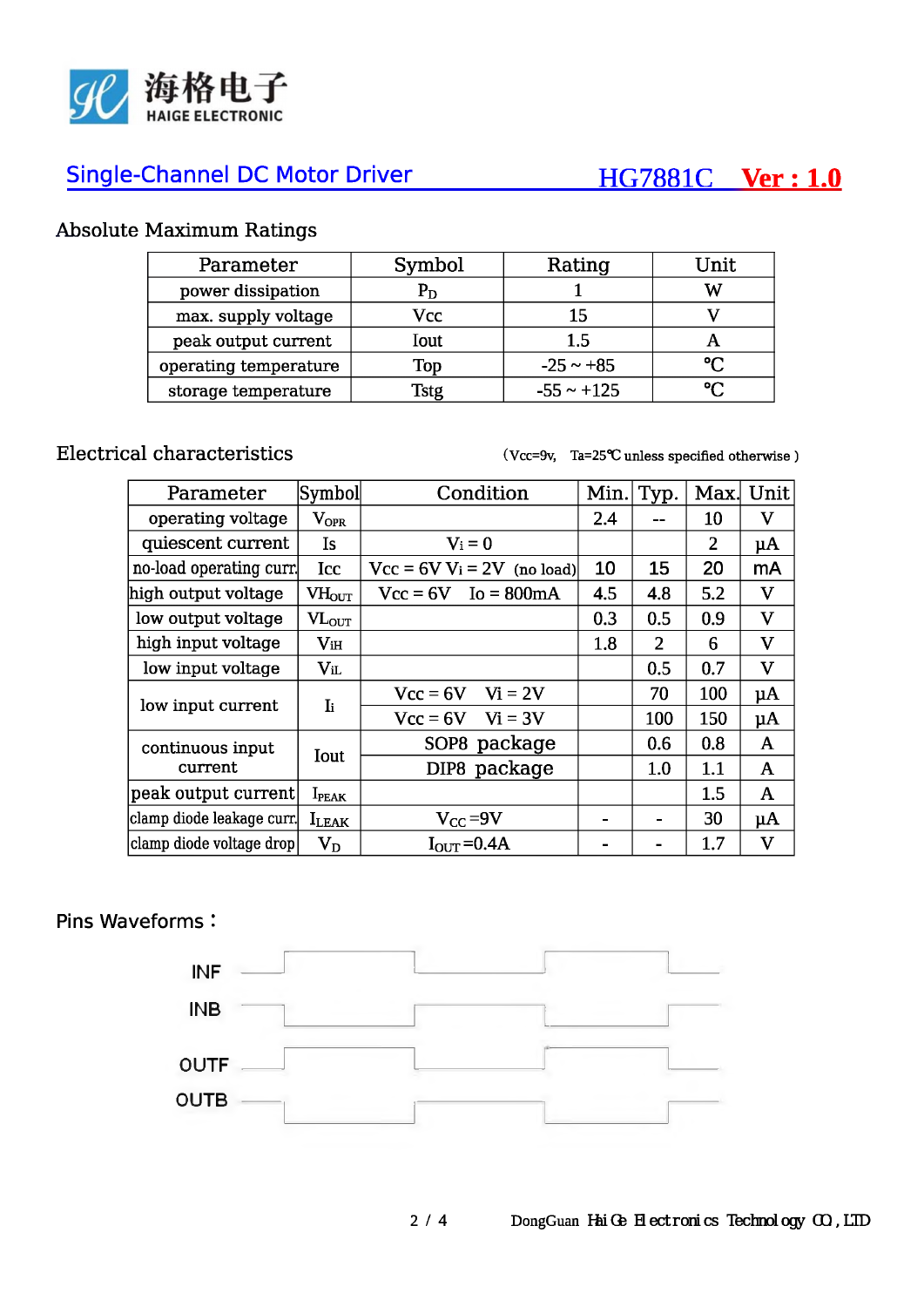

# **Single Channel DC Motor Driver**

# HG7881C Ver: 1.0

# Function block diagram



## Application circuit